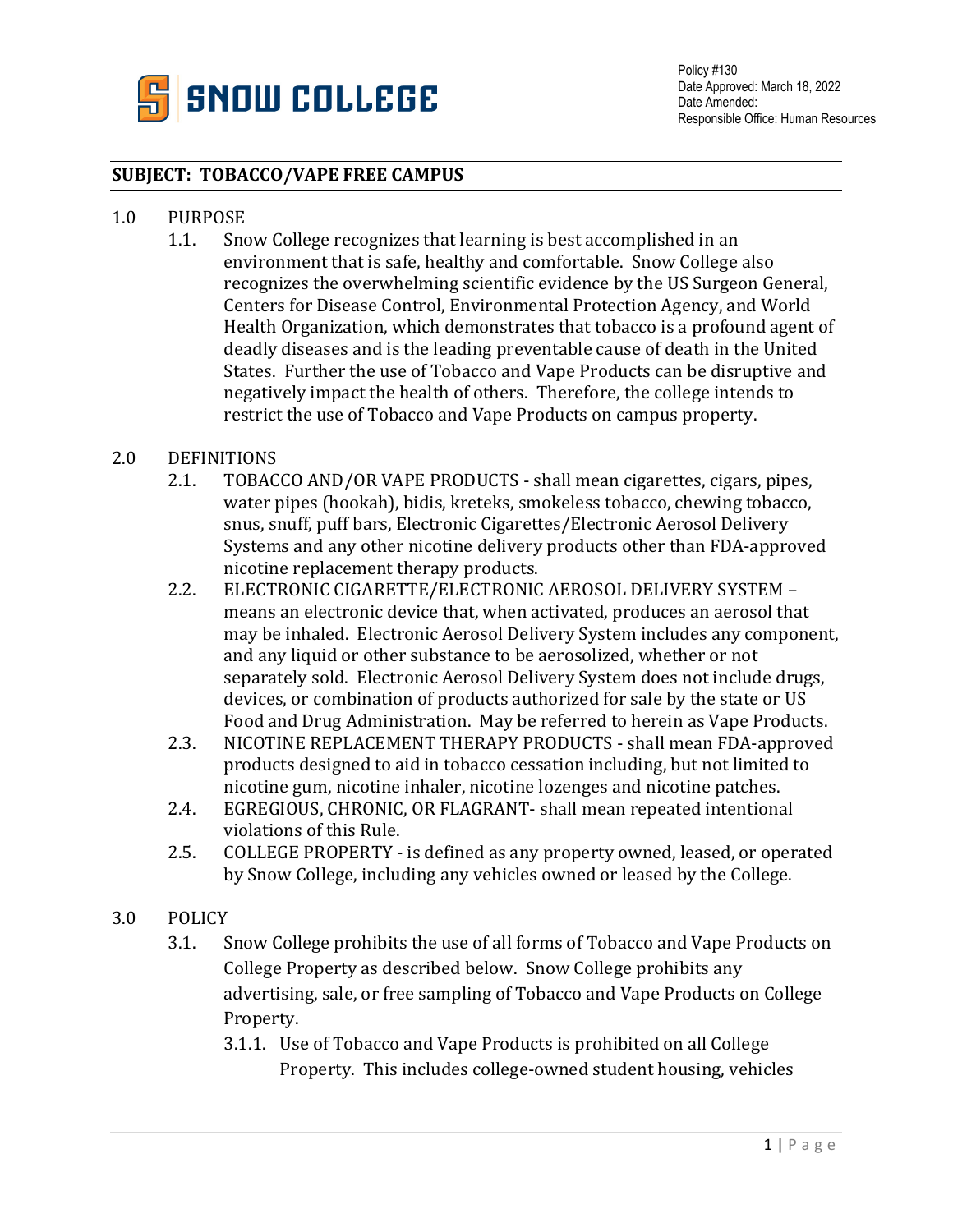

owned or leased by the College, and all outdoor areas owned or leased by the College.

- 3.1.2. When any person enters College Property, any Tobacco or Vape Products shall be extinguished and disposed of in an appropriate receptacle at the perimeter of College Property or securely stored and not used while on College Property.
- 3.1.3. Any exceptions to this policy, such as for legitimate pedagogical or research purposes, must be approved by the College's Risk Manager, and all safety measures required as a condition of approval must be strictly adhered to.
- 3.2. The College will annually communicate to the campus community information concerning this policy,
- 3.3. The Human Resource Office will, upon request, provide information on tobacco cessation programs available to employees.
- 3.4. The Student Wellness Office will, upon request, provide information on tobacco cessation programs available to students.
- 4.0 ENFORCEMENT
	- 4.1. The College encourages the College community to support each other in a positive, non-confrontational manner as we transition to a campus free of Tobacco and Vape Products.
	- 4.2. Enforcement of this policy will focus on awareness, education, and rehabilitation.
		- 4.2.1. This section does not preclude college police or other officials from enforcing all laws and policies as appropriate.
	- 4.3. If someone is using Tobacco or Vape Products on College Property, any person may inform the user of the product of this rule and respectfully request that they comply. It is a core value of the college that all members of the College community are treated with respect.
	- 4.4. Verbal notices/requests to cease the use of Tobacco or Vape Products will be the primary means for communicating the Rule.
	- 4.5. Egregious, Chronic, or Flagrant violations of this policy may lead to students, employees, or contractors being referred to the appropriate campus authority.
		- 4.5.1. Students who refuse to comply with this policy may be referred to the Dean of Students for appropriate action under the Student Code.